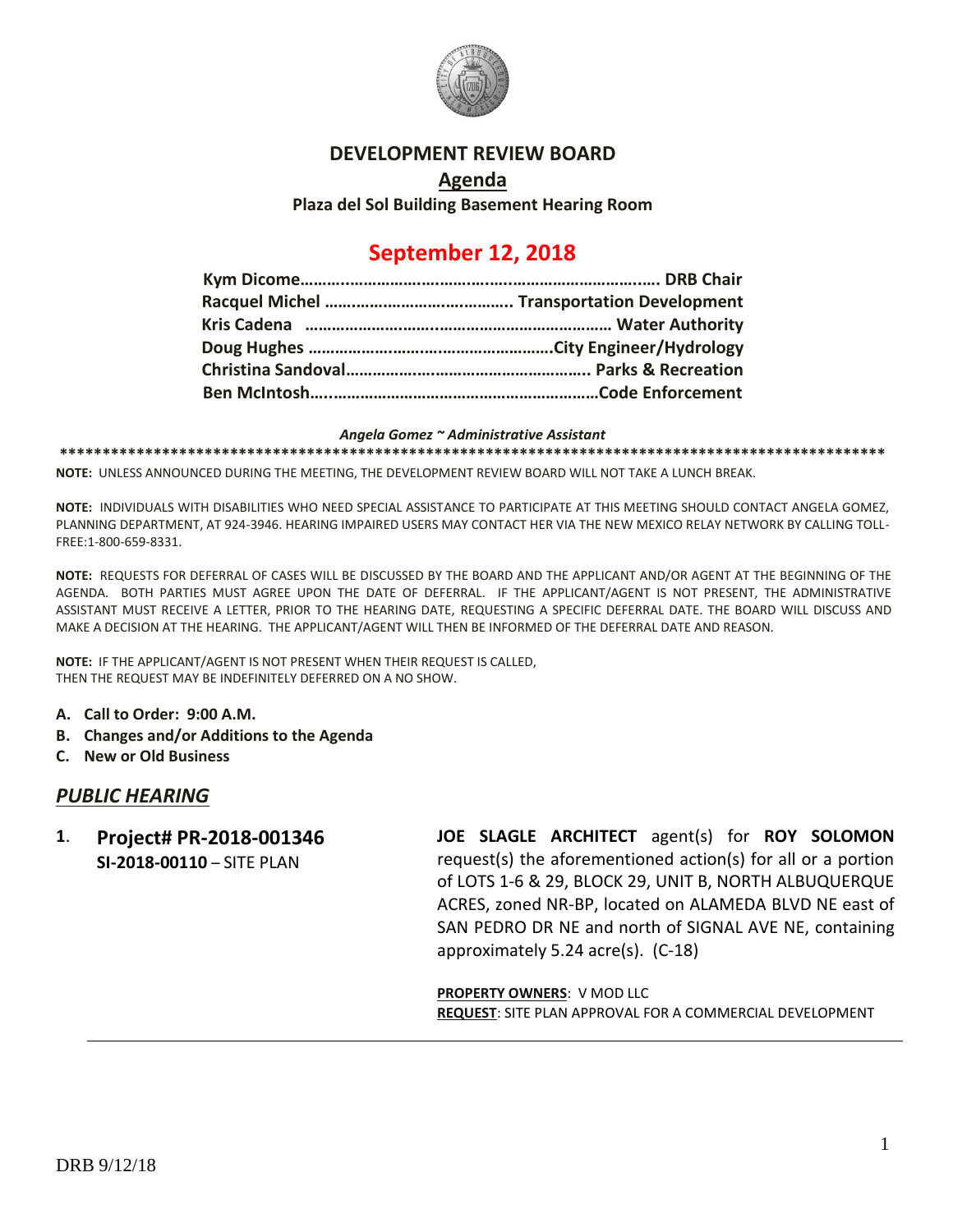| 2. | Project# PR-2018-001459<br><b>SD-2018-00068 - VACATION OF</b><br>RIGHT-OF-WAY | DAC ENTERPRISES agent(s) for PETER GINERIS C/O<br><b>CORNERSTONE CAPITAL</b> request(s) the aforementioned<br>action(s) for all or a portion of LOTS A-F and LOTS 1-5,<br>KIRKLAND ADDITION UNIT 3, zoned R-ML, located on<br>BETHEL AVE SE between MULBERRY ST. SE and KIRTLAND<br>PARK, containing approximately 2.0 acre(s). (M-15)<br><b>PROPERTY OWNERS: ANDRE LEGER</b> |  |
|----|-------------------------------------------------------------------------------|-------------------------------------------------------------------------------------------------------------------------------------------------------------------------------------------------------------------------------------------------------------------------------------------------------------------------------------------------------------------------------|--|
|    |                                                                               | REQUEST: VACATION OF BETHEL AVENUE RIGHT-OF-WAY                                                                                                                                                                                                                                                                                                                               |  |
| 3. | Project# PR-2018-001327<br>SI-2018-00107 - SITE PLAN                          | ISAACSON & ARFMAN, PA agent(s) for LAS VENTANAS NM,<br>INC. request(s) the aforementioned action(s) for all or a<br>portion of TRACT 2A and a portion of TRACT 3, KELLY<br>TRACTS, zoned R-A, located on GABALDON RD SW between<br>MOUNTAIN RD SW AND I-40, containing approximately<br>5.4812 $\arccos $ . (H-12)                                                            |  |
|    |                                                                               | PROPERTY OWNERS: DAVIDSON JANE BLACK<br>REQUEST: SITE PLAN APPROVAL FOR A RESIDENTIAL CLUSTER<br>DEVELOPMENT                                                                                                                                                                                                                                                                  |  |
| 4. | Project# PR-2018-001345<br>(1004428)<br>SD-2018-00069 - FINAL PLAT            | MARK GOODWIN & ASSOCIATES, PA agent(s) for CEJA<br>VISTA, LLC request(s) the aforementioned action(s) for all or<br>a portion of TRACTS RR-3-B and RR-3-C, WESTLAND SOUTH,<br>zoned R-ML/MX-L, located on CEJA VISTA between DENNIS<br>CHAVEZ and UNINCORPORATED AREAS, containing<br>approximately 24.1149 acre(s). (P-9)                                                    |  |
|    |                                                                               | PROPERTY OWNERS: ALBUQUERQUE RIO BRAVO PARTNERS LLC +<br>PEORIA CAR WASH PARTNERS LLC<br><b>REQUEST:</b> REPLAT OF TWO TRACTS TO INCLUDE VACATION AND<br><b>GRANTING OF EASEMENTS/R/W</b>                                                                                                                                                                                     |  |
| 5. | Project# PR-2018-001470<br>(1000649)<br>SI-2018-00111 - SITE PLAN             | DANIEL SOLARES JR. agent(s) for IPMI 6 LLC request(s) the<br>aforementioned action(s) for all or a portion of TRACT 84E,<br>MRGCD MAP 35, zoned M-XM, located at 2500 12 <sup>TH</sup> STREET<br>between MENAUL BLVD NW and INDIAN SCHOOL RD NW,<br>containing approximately 5.0 acre(s). (H-13-Z)                                                                            |  |
|    |                                                                               | <b>PROPERTY OWNERS:</b> US INDIAN SERVICE AND BUREAU OF INDIAN<br><b>AFFAIRS</b><br><b>REQUEST: SITE PLAN FOR RETAIL DEVELOPMENT</b>                                                                                                                                                                                                                                          |  |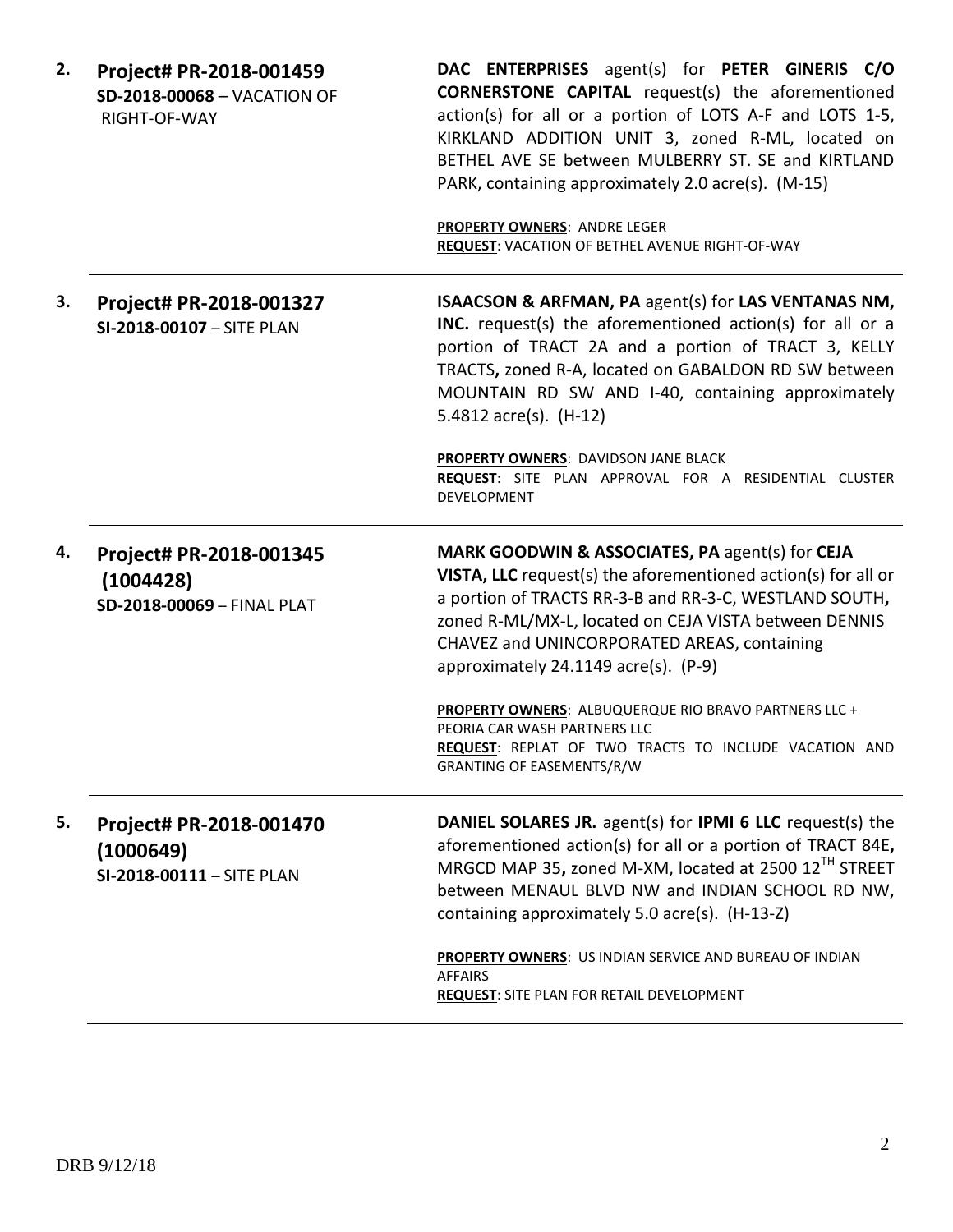| 6. | Project# PR-2018-001429<br><b>SD-2018-00061 - VACATION OF PUBLIC</b><br>RIGHT-OF-WAY                                                                                                                                                                                                      | PRECISION SURVEYS, INC agent(s) for DOS VIENTOS LLC<br>request(s) the aforementioned action(s) for all or a portion<br>of TRACT 15-A BLOCK 2, COMMERICAL ADDITION,<br>zoned NR-LM, located at 573 COMMERCIAL ST NE west of<br>JOHN ST NE and NORTH of ROMA AVE NE, containing<br>approximately 0.2048 acre(s). (J-19) [Deferred from 8/29/18]                                                                                                                                                                                                                                                                          |  |
|----|-------------------------------------------------------------------------------------------------------------------------------------------------------------------------------------------------------------------------------------------------------------------------------------------|------------------------------------------------------------------------------------------------------------------------------------------------------------------------------------------------------------------------------------------------------------------------------------------------------------------------------------------------------------------------------------------------------------------------------------------------------------------------------------------------------------------------------------------------------------------------------------------------------------------------|--|
|    |                                                                                                                                                                                                                                                                                           | PROPERTY OWNERS: DOS VIENTOS, LLC + CITY OF ALBUQUERQUE<br><b>REQUEST:</b> TO VACATE A PORTION OF COMMERCIAL STREET R/W                                                                                                                                                                                                                                                                                                                                                                                                                                                                                                |  |
| 7. | Project# 1011598<br>18DRB-70137 - VACATION OF PUBLIC<br>RIGHT-OF-WAY<br>18DRB-70138 - SIDEWALK VARIANCE<br>18DRB-70139 - SUBDIVISION DESIGN<br>VARIANCE FROM MINIMUM DPM<br><b>STANDARDS</b><br>18DRB-70140 - MINOR - PRELIMINARY/<br><b>FINAL PLAT</b>                                   | <b>BOB KEERAN</b> request(s) the above action(s) for all or a<br>portion of Lot(s) 17 & 18, Block(s) 4, Tract(s) 3, NORTH<br>ALBQ ACRES Unit 3, zoned PD (RD/5DUA), located on<br>VENTURA ST NE between SIGNAL AVE NE and ALAMEDA<br>BLVD NE, containing approximately 2 acre(s). (C-20) [Deferred<br>from 5/16/18, 6/13/18, 7/18/18 8/8/18]                                                                                                                                                                                                                                                                           |  |
| 8. | Project# PR-2018-001195<br>(1007140)<br>SD-2018-00037-SITE DEVELOPMENT<br>PLAN FOR SUBDIVISION<br>$(18EPC-10010)$<br>SD-2018-00020 - SKETCH PLAT                                                                                                                                          | MRWM agent(s) for CITY OF ALBUQUERQUE PARKS &<br><b>RECREATION</b> request(s) the above action(s) for all or a<br>portion of Tracts 1-C-1 & 1-C-2, JUAN TABO HILLS UNIT 3A,<br>zoned NR-PO-B, located on MONACHOS RD SE between<br>JUAN TABO BLVD SE and VIA POSADA SE, containing<br>approximately 27 acre(s). (M-22) [Deferred from 6/13/18, 7/11/18,<br>7/25/18, 7/25/18, 8/15/18]<br><b>PROPERTY OWNERS: CITY OF ALBUQUERQUE</b><br>REQUEST: DRB SIGN-OFF OF EPC SITE DEVELOPMENT PLAN FOR<br>SUBDIVISION (3-8-2018) AND A SKETCH PLAT FOR REVIEW AND<br><b>COMMENT</b>                                            |  |
| 9. | Project # PR-2018-001173<br>(1004245)<br>SD-2018-00002 - MAJOR - PRELIMINARY<br><b>PLAT</b><br><b>SD-2018-00003 - VACATION OF PUBLIC</b><br><b>EASEMENT</b><br>SD-2018-00006 - VACATION OF RIGHT OF<br><b>WAY</b><br>VA-2018-00005 - SIDEWALK DEFERRAL<br>VA-2018-00006 - SIDEWALK WAIVER | MARK GOODWIN & ASSOCIATES PA agent(s) for ANASA<br><b>WEST LLC</b> request(s) the above $action(s)$ for all or a portion<br>of Block(s) 7-14, Portion of Lot 3, 4-9, 9-13, 12, 2-10,<br>PARADISE HEIGHTS UNIT 5 SUBDIVISION and Lots L-N<br>ANASAZI RIDGE UNIT 1, zoned R-1B and MX-L (R-1) located<br>on MCMAHON BLVD NW east of WESTSIDE BLVD NW,<br>containing approximately 6.98 acre(s). (A-10) [Deferred from<br>6/13/18, 7/11/18, 7/18/18, 8/12/18]<br>PROPERTY OWNERS: City of Albuquerque, COLLATZ LLC and Westway<br>Homes LLC<br><b>REQUEST: APPROVAL OF AFOREMENTIONED ACTIONS (Expired April</b><br>2015) |  |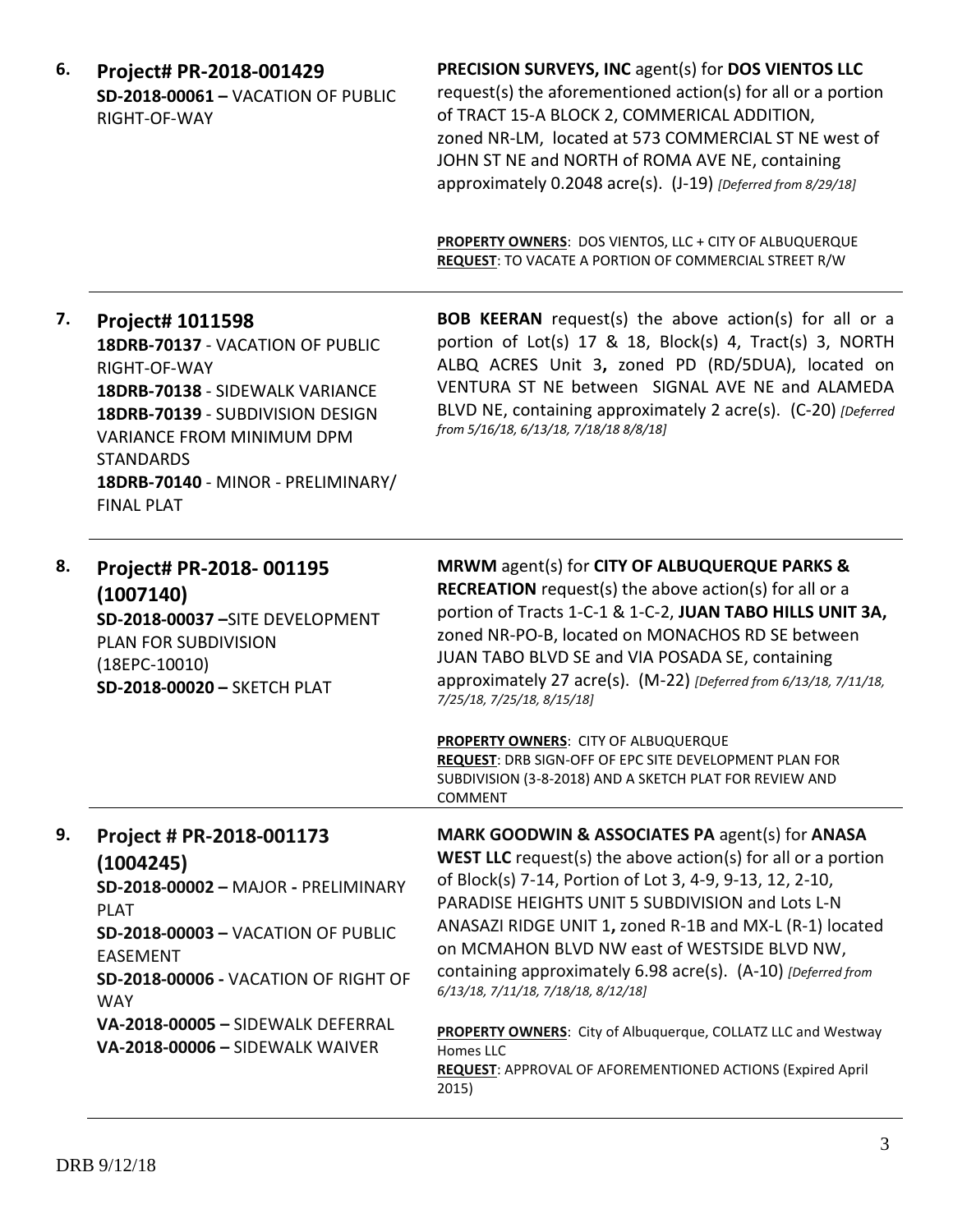| 10. | Project# PR-2018-001327<br>(1001228)<br>SD-2018-00050 - PRELIMINARY PLAT<br>VA-2018-00057 - VARIANCE (S/W Waiver)<br>SD-2018-00051 - VACATION OR PRIVATE<br><b>EASEMENT</b><br>SD-2018-00052 - VACATION OF PUBLIC<br><b>EASEMENT</b> | ISAACSON & ARFMAN agent(s) for LAS VENTANAS NM,<br>INC. request(s) the aforementioned $action(s)$ for all or a<br>portion of TRACT 2A and a portion of TRACT 3, KELLY<br>TRACTS, zoned R-A, located on GABALDON RD SW between<br>MOUNTAIN RD. SW and I-40, containing approximately<br>5.4812 acre(s). (H-12) [Deferred from 8/22/18]<br>PROPERTY OWNERS: DAVIDSON JANE BLACK<br>REQUEST: SUBDIVIDE INTO RESIDENTIAL LOTS, WAIVER OF S/Ws AND<br>VACATE PRIVATE AND PUBLIC EASEMENTS                    |
|-----|--------------------------------------------------------------------------------------------------------------------------------------------------------------------------------------------------------------------------------------|---------------------------------------------------------------------------------------------------------------------------------------------------------------------------------------------------------------------------------------------------------------------------------------------------------------------------------------------------------------------------------------------------------------------------------------------------------------------------------------------------------|
| 11. | Project# PR-2018-001326 (001388)<br>(1005278)<br>SD-2018-00055 - FINAL PLAT                                                                                                                                                          | <b>MARK GOODWIN &amp; ASSOCIATES agent(s) for EASTSIDE</b><br><b>DEVELOPMENT, INC.</b> request(s) the aforementioned<br>action(s) for all or a portion of TRACT A PLAT for TRACTS A,<br>B & C of JUAN TABO HILLS WEST, zoned PD, located at<br>10801 POCONO RD SE west of JUAN TABO BLVD SE and<br>south of the TIJERAS ARROYO, containing approximately<br>19.2454 acre(s). (M-21) [Deferred from 8/22/18]<br>PROPERTY OWNERS: EASTSIDE DEVELOPMENT INC<br>REQUEST: SUBDIVIDE TO INTO RESIDENTIAL LOTS |
| 12. | Project# 1010656<br>18DRB-70160 - PRELIMINARY PLAT<br>18DRB-70161 - SITE DEVELOPMENT PLAN<br>FOR BUILDING PERMIT<br>18DRB-70162 MINOR - TEMP DEFR SWDK<br><b>CONST</b>                                                               | THE GROUP agent(s) for PASHTOON KHALID A & NAFEESA<br>request(s) the above action(s) for all or a portion of LOTS<br>28-30, BLOCK 30, NORTH ALBUQUERQUE ACRES Unit B<br>TRACT A, zoned NR-BP (SU-2/IP), located on WILSHIRE AVE<br>NE between SAN PEDRO DR NE and LOUISIANA BLVD NE,<br>containing approximately 3 acre(s). (C-18)[Deferred from 6/6/18,<br>6/27/18, 7/18/18, 8/8/18, 8/29/18]                                                                                                          |

### *MINOR CASES*

**13. Project# PR-2018-001346 (1000682) SD-2018-00072**- PRELIMINARY/FINAL PLAT **ARCH + PLAN LAND USE CONSULTANTS** agent(s) for **VMOD LLC** request(s) the aforementioned action(s) for all or a portion of LOTS 1-6 & 29 BLOCK 29 UNIT B, NORTH ALBUQUERQUE ACRES**,** zoned NR-BP, located on ALAMEDA BLVD NE east of SAN PEDRO DR NE and north of SIGNAL AVE NE, containing approximately 5.6 acre(s). (C-18) *[Deferred from 8/29/18]*

> **PROPERTY OWNERS**: V MOD LLC/ADIL AND HUMA RIZVI **REQUEST**: REPLAT OF 7 EXISTING LOTS TO 5 LOTS